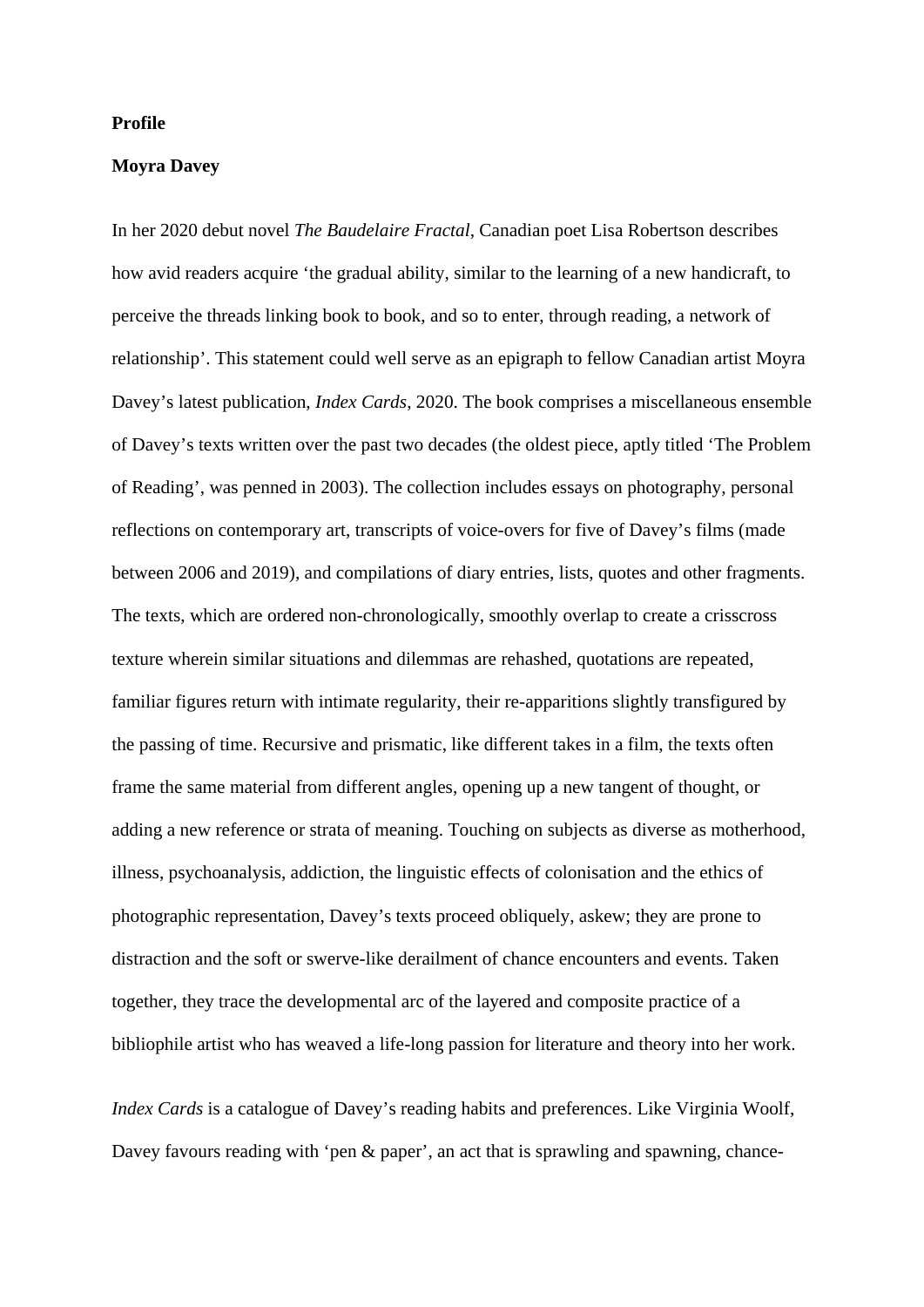inflected and germinative. Reading begets writing, and writing begets reading too: the permeable, membrane-like border separating the two is routinely dissolved. Like threads unwound from the skein of books, citations are 'interwoven' in *Index Cards* like 'in a carpet' – the metaphor used by Theodor Adorno to characterise the literary form of the essay. Fabricating an expansive texture of relations between writers, thinkers and artists, Davey creates a tapestry of unexpected connections. Unlikely pairs, such as Robert Walser and Jean Genet, are brought together via their common obsession for the materiality of writing, a fetish for paper that Davey also shares.

Davey's associative method of reading often flits between the authors' biographies and her own, tracing forms of kinship that are indifferent to filial consanguinity. In the film *Les Goddesses*, 2011, whose script is included in *Index Cards*, Davey links the rebellious but scarred lives of Mary Wollstonecraft, her teenage daughters and their stepsister with her own wayward, intoxicated youth in the company of her six siblings. In collapsing lives set almost exactly 200 years apart by means of a series of (slightly doctored) coincidences of birth dates and names, Davey illuminates the elective affinities that bind two moments in the long counter-history of female defiance as they are both promptly met with society's scorn. Similarly, in the companion film *Hemlock Forest*, 2016, the familiar, direct address of the pronoun 'you' shifts abruptly from Barney, Davey's adolescent son, to Chantal Akerman, whose sudden death at the time of filming altered the nature of the work, culminating in a paean to the prematurely deceased filmmaker and a note of gratitude for her influence on the artist's own work.

Davey's most recent film, *i confess*, 2019 (whose script closes *Index Cards*), is yet another, albeit more lateral attempt to unravel and make sense of her past experiences. While reading James Baldwin, Davey is suddenly reminded of Québécois nationalist writer Pierre Vallières,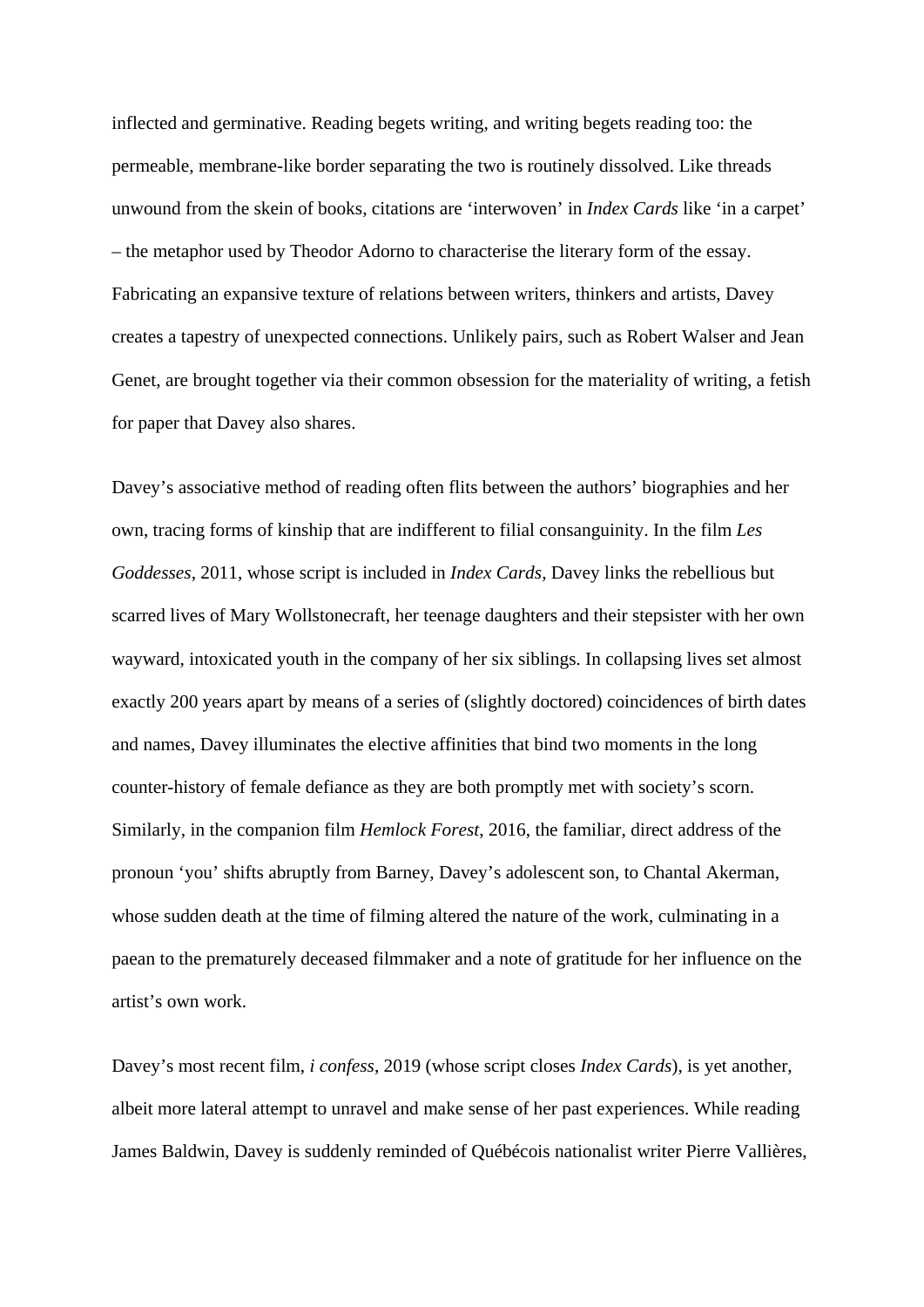author of the highly controversial 1968 memoir *Nègres blancs d'Amérique*, which was disturbingly translated in 1971 as *White N of America*. This problematic comparison is undercut halfway into the film by the appearance of French-Canadian political philosopher Dalie Giroux, who brilliantly unpacks Vallières's racial blind spots and his misguided comparison of white Québécois experience with African-American history. The political complexities of Québéc's dual identity – both colonised and coloniser of First Nation peoples – are nonetheless filtered through Davey's own personal history and lived experience: her childhood in Montreal, where she felt ashamed to be an anglophone outsider, and her later encounter with Vallières in the 1980s. At the time, he had retired from political activities to a hippie commune; his portraits, taken by Davey, punctuate the narration in the film.

*Index Cards* features only a small number of scaled- down, black-and-white reproductions of Davey's photographs. This is the first of Davey's books in which writing is treated and presented independently from her work in photography and film. The gambit is that these pieces of writing – including functional texts such as film scripts – can stand on their own. This is a welcome and fascinating perspective that foregrounds the centrality of writing in Davey's practice. In 'Caryatids and Promiscuity', a self-reflective text prompted by the making of *Les Goddesses*, Davey reveals: 'One of the ways I'd kept photography alive for myself was through writing. The word could redeem a failed picture, text could invigorate and give new direction to a stalled practice.' In the spirit of Herve Guibert's *Ghost Image*  (one of Davey's touchstones), *Index Cards* offers writing as an alternative form of accessing photography. With only two exceptions, the miniaturised images are placed at the beginning or end of the texts to which they relate, as if they were mere contact sheets. The full image, they seem to suggest, can only be developed in and through writing.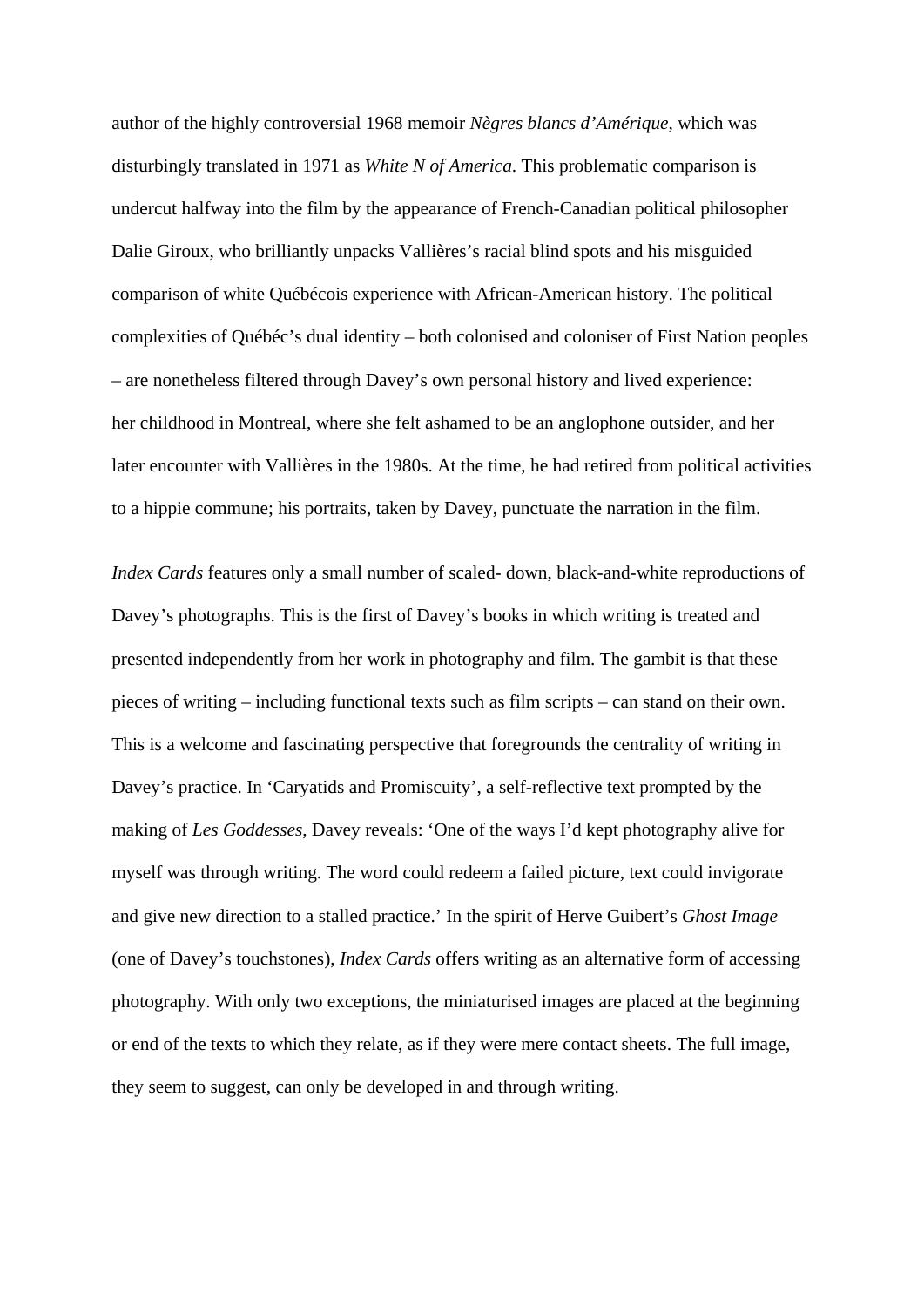Born in Toronto in 1958, Davey started taking photographs in the late 1970s, using herself and her teenage siblings as models. Steeped in a punkish vibe, the black-and-white, hardedged close-ups squarely encase the Davey sisters in matching tank tops, androgynous haircuts and defiant poses. Nakedness and sexual ambivalence are wielded as weapons, and yet a note of melancholy or vulnerability seems to veil their assertive, frontal gazes. While attending university in Montreal and San Diego (and, later, the Whitney Independent Study Program in New York), Davey was introduced to the critique of photographic representation, which was then in its heyday. Reading Martha Rosler, Allan Sekula, Craig Owens, John Berger and Laura Mulvey, she began to question and rethink her work to date, including her sisters' group portraits: were these photographs voyeuristic or exploitative? What did it mean to exhibit female nudes devoid of context in the aseptic and appropriating space of a gallery? Add to this an episode in Brixton when, at an anti-apartheid protest, Davey took two photos of a young Rastafarian boy before his father scolded her and demanded that the film be destroyed. Nothing is farther away from Davey's photographic practice than the arrogant ethos of the (male) street photographer, carefree and risk-taking, out to capture a snapshot of the world with the self-assurance of a property owner. The mortification and sense of unease that these situations engendered were visceral, bodily felt: she describes them as 'shocks' and 'sites of trauma' that she feels compelled to revisit.

Gradually, the human figure disappeared from Davey's photographic work, except for the occasional vendors' heads peeping out of a newsstand kiosk in a series made in 1994. For a long period, her camera's lens was firmly fixed on the inanimate world: empty whiskey bottles, defaced currency, dust gathering under the bed, on record sleeves or the spines of books stacked on overstuffed shelves. Yet Davey eventually came to agree with Walter Benjamin's statement that 'to do without people is for photography the most impossible of renunciations'. In *Les Goddesses*, she revisited her teenage sisters' portraits, the directional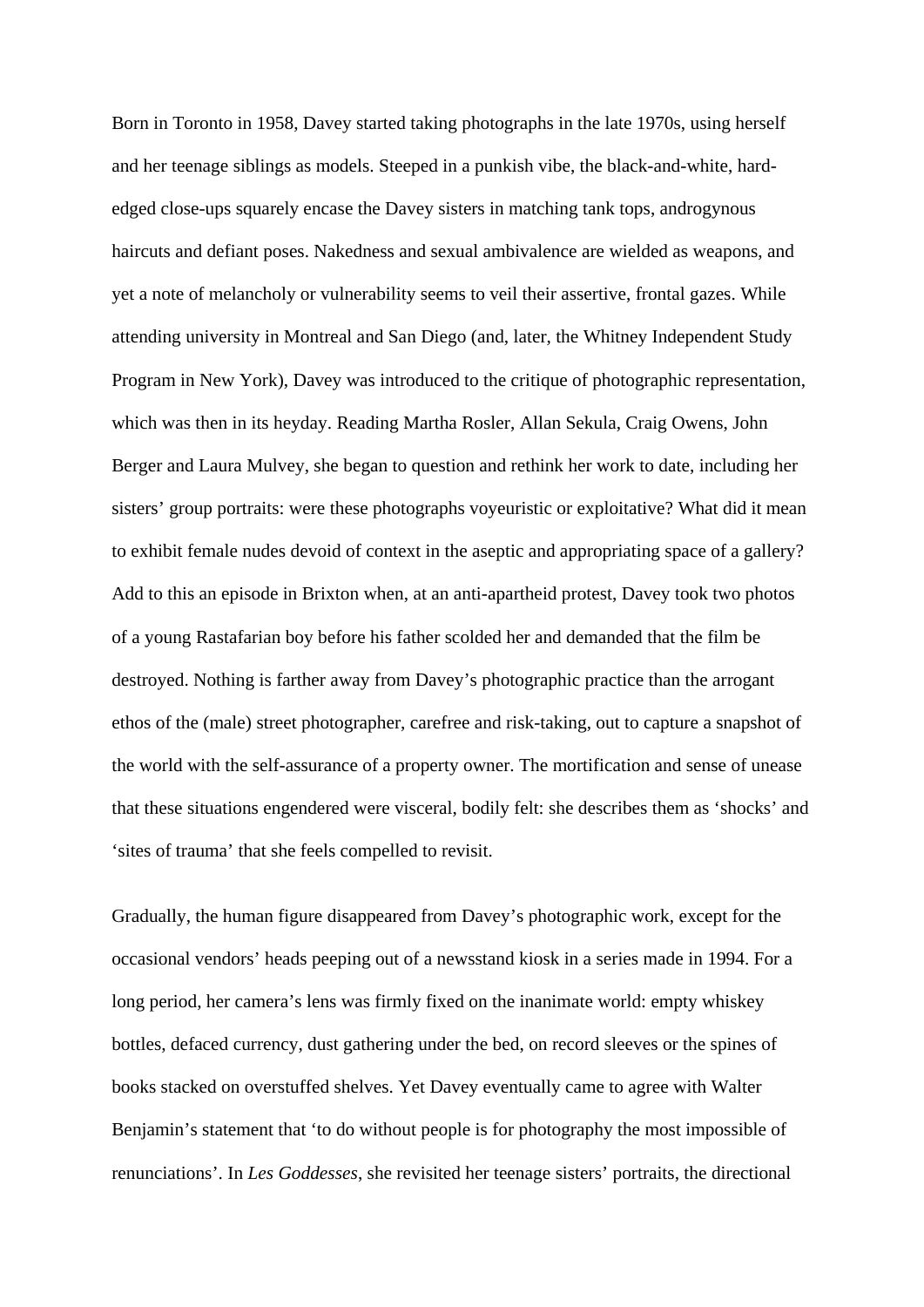brutality of the camera undercut and deflected by 'a pointed, relentless narrative'. At the same time, she found herself taking photographs of people again: passengers scribbling on the subway, reminiscent of Walker Evans's subway portraits, Chris Marker's *Passengers* on the Paris Metro and Akerman's New York subway shots in *News from Home*. When I asked Davey about her relation to the 1980s critique of photography today, she told me that it's still relevant to her. 'I'm just not as categorical in my refusal to participate,' she elucidated. 'I actually believe it's important to photograph people, but of course it's how you do it. It has to be a thoughtful process. And sometimes photographs really need words.'

If writing has served to critically enliven Davey's photographic practice, photography stirs and drives her writing too. Her work explores both the literary qualities of photography (writing with light) and the photographic qualities of literature, pushing at and reinventing the porous borders of both. Slippages and permutations between the two media abound in her texts: the point-and-shoot camera that steals glances of the *Subway Writers* is itself characterised as a 'note-taker'; Wollstonecraft's and Goethe's vivid and spontaneous travel writings are likened to snapshots; and the fragmentary quotes that she assembles are referred to as 'word-pictures'. The same fluid, two-way traffic exists between Davey's writing and filmmaking. Davey professes her desire to make videos that 'take root in words', but these words are, in turn, prompted by the act of filming. In *Hemlock Forest,* for instance, a tracking shot of tree trunks taken from a camera placed on a car's dashboard is dubbed 'low-hanging fruit' – easily obtained and with little at stake. This is contrasted with Davey's attempt to recreate the subway scenes from *News from Home*, or to take studio portraits of her adolescent son and his friends. In taking these images, Davey ventures outside a selfprescribed safe space to pursue what, in a somewhat cumbersome phrase, she calls the 'opposite of low-hanging fruit'. Watching her films and reading the scripts in close succession, it is difficult to tell which comes first: image or text. They are closely entangled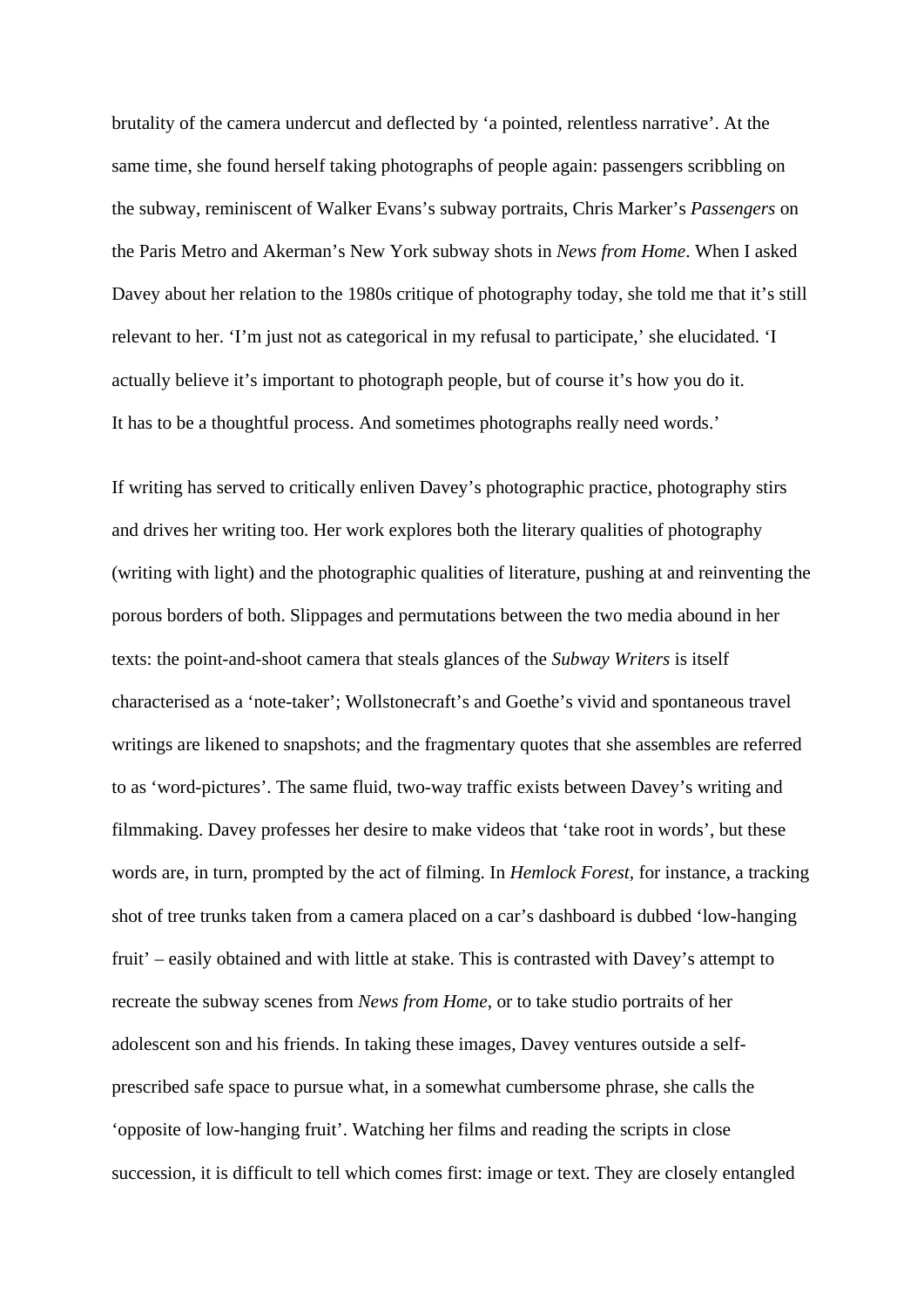and mutually generating. When I asked Davey about her working method, she told me that she almost always starts with an unfinished text, and then moves back and forth between shooting and writing, as the former gives her a sense of what works and what does not. 'The filming, with all its unanticipated formal drifts and accidents,' she added, 'can generate new ideas and scenes and alter the course of the narrative.'

The fragment is the form that suits Davey best. Almost all the texts in *Index Cards* consist of terse, paratactically arranged passages, either dated or titled in capital letters with a person's name or a generic word. Her films are similarly composed of discontinuous segments, often introduced by a white intertitle on black leader. Davey's penchant for the fragment is closely aligned with her interest in the archival technology of the index card that gives the collection (and one of its texts) its title. In the essay 'Notes on Photography & Accident', Davey mentions Barthes' habit of jotting down notes on the fly in a slim note-book and later using index cards to transcribe and archive these skeletal intuitions (apparently, he left behind at least 12,250 such cards). Barthes' practice of note-taking resonates strongly with Davey's artistic method, which retains the open-endedness of the notebook and the unprocessed spontaneity of the journal entry. Like index cards, archival records (whether verbal or visual) can be permanently reordered and indefinitely expanded; they are lost and found, misplaced, overlooked and then retrieved. 'Dipping into the archive is always an interesting, if sometimes unsettling, proposition,' Davey notes in the same essay. 'Ultimately, the process is like tapping into the unconscious, and can bring with it the ambivalent gratification of rediscovering forgotten selves.' Stumbling upon the shards of personal documents – old photographs, half-forgotten notebooks, excised passages in abandoned files – Davey approaches her own biography indirectly by means of both self-citation and self-compilation, a metabolic process that is haunted by the 'uneasy feeling of cannibalising' herself.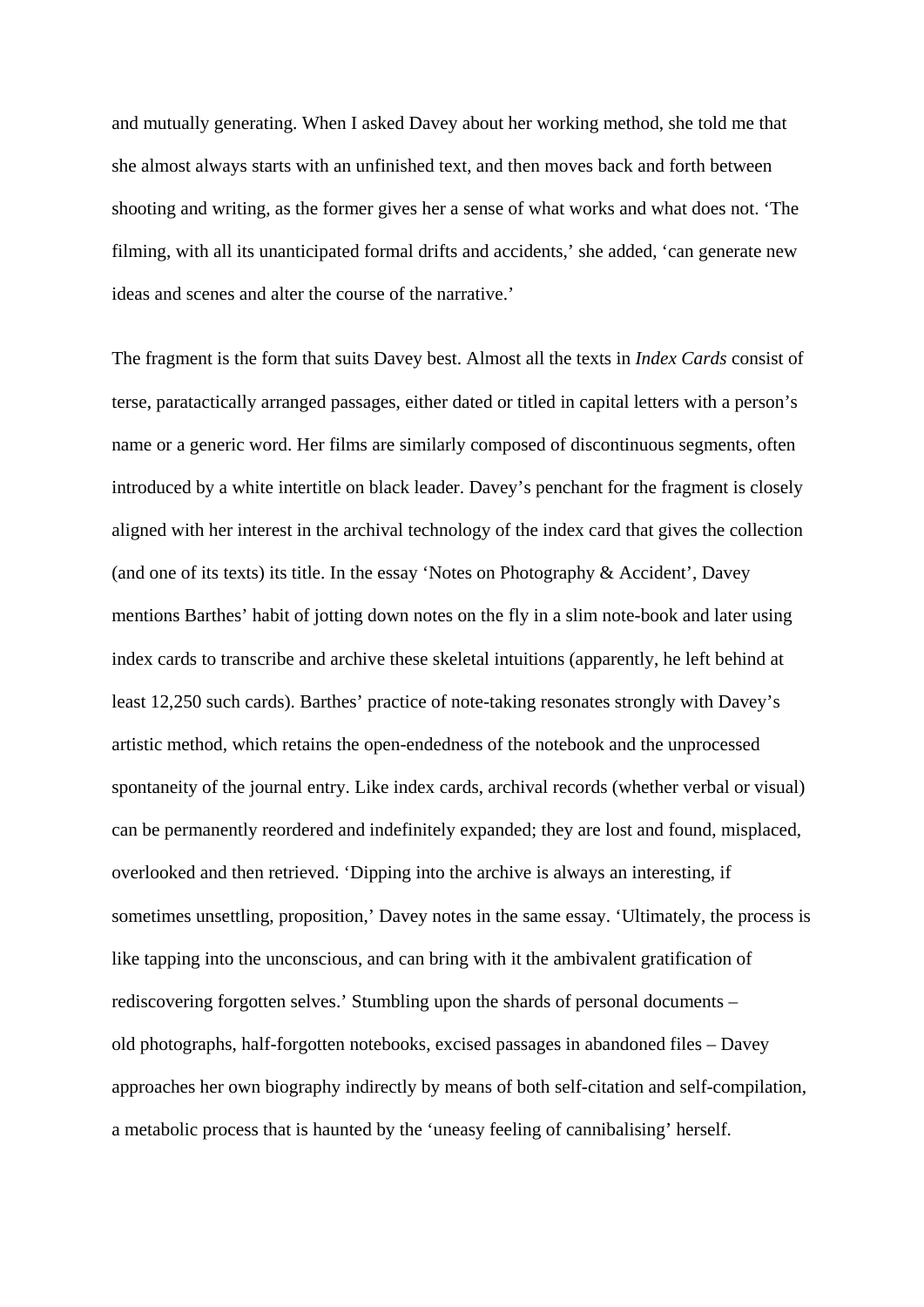In her artwork and writing, Davey regularly and overtly inserts, or to use one of her favoured terms, 'interpolates' herself. All her texts are punctured by and anchored in the insistent use of the pronoun 'I' (sometimes ousted by 'she', because 'some things are only imaginable in the third person'). Since her first film *Hell Notes*, 1990, she has always performed a written narration in front of the camera. Headphones on, tape recorder or iPhone in hand, she repeats a pre-recorded text as she paces around her apartment-studio (Davey credits Suzanne Bocanegra for introducing her to this method, first adopted in *Les Goddesses*). In her stumbling, uncertain diction – the opposite of conventional and authoritative off-screen voice-overs – Davey candidly, if often obliquely, divulges episodes of physical abjection, shame, empty-nest syndrome, fear of failure, and all those overpowering or degrading feelings that with characteristic economy she terms 'the Wet'. She closely identifies with and is fond of repeating Rainer Werner Fassbinder's famous dictum: 'The more honestly you put yourself into the story the more the story will concern others as well.' This act of sharing is incredibly generous because it knowingly dismantles social taboos that individualise and pathologise certain experiences which more usually compel shame and silence, yet the compulsion to self-exposure is also tempered by the needs of self-preservation and the fear that, as Davey told me, she may 'slip into a confessional mode that feels gratuitous, or exhibitionistic'. There are things that she might never be ready to tell: removed passages relegated to a private archive titled 'Pathography'.

This insistent and yet refracted performative engagement with autobiography is a key feature of Davey's oeuvre. We may, perhaps, term it 'auto-fiction' (a descriptor Davey herself uses to characterise the script of *Fifty Minutes*, 2006), although her work is devoid of the fastidious narcissism and affectation that attend some of the form's contemporary iterations. Her interest in literature, as with photography, is tied to its documentary or even indexical character. This explains Davey's preference for provisional prose forms like diaries, letters,